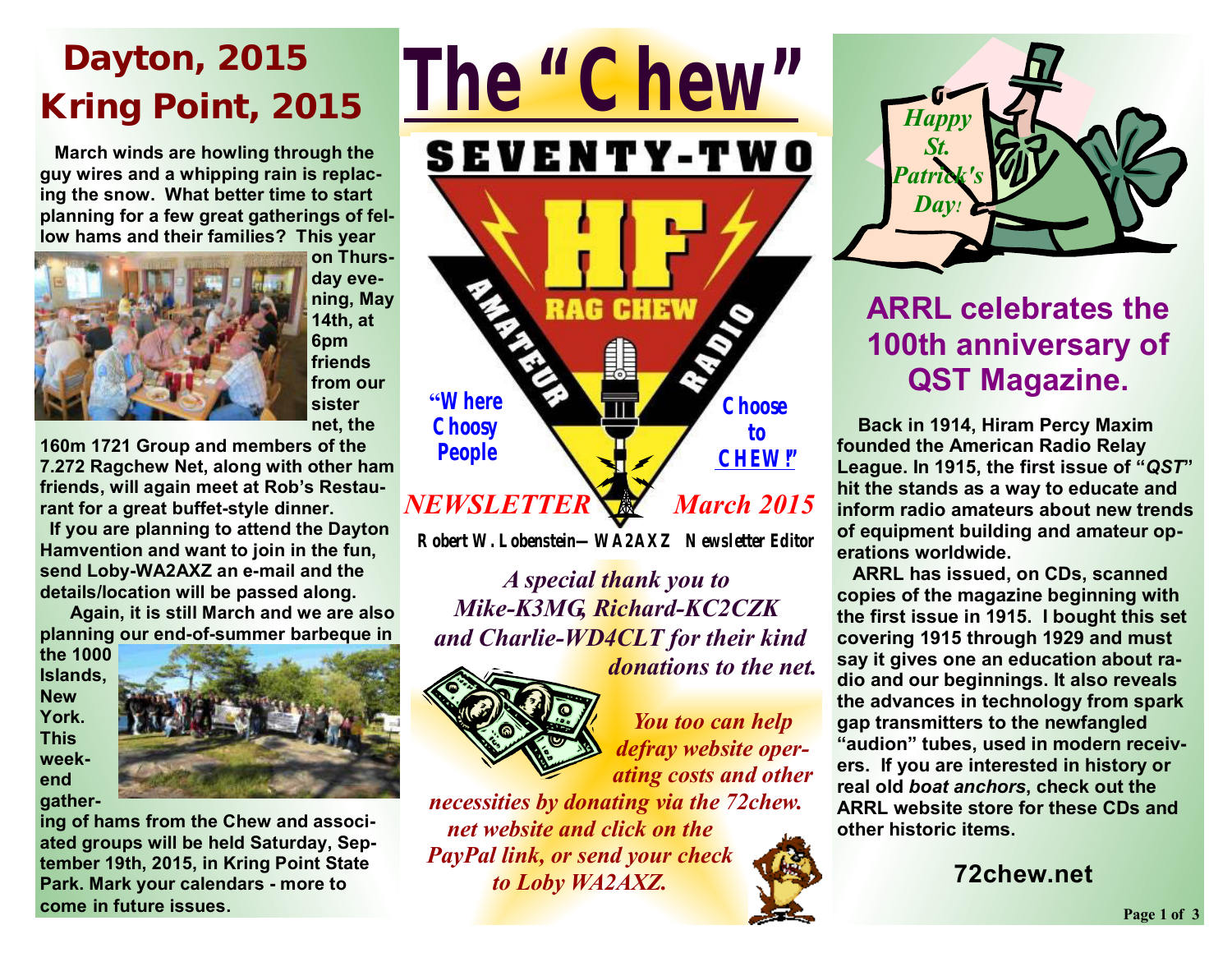### **There's something to life other than ham radio?**

 **This is the second of our articles covering "There's something to life**  *other than ham radio?"* 

 **Terry-KC8OEX has been a staunch supporter of the Chew and many other ham radio activities. There is time, though, when he needs a break to do something other than sitting behind the mike. Some people collect baseball cards, or like me, WA2AXZ, work with Lionel and real trains in the Transit Museum. Terry loves going out into nature** 



**and prospecting for gold. Now there are several methods of getting gold from the earth. Some ar-**

**eas where Terry visits use heavy machinery. There is a machine called a "trommel" which takes hundreds of pounds of gold- bearing earth and** 



**separates the gold from the muck. A backhoe is used to scoop up buckets full of raw earth and the machine produces but a few grams of gold out of ton of material.** 

**If you want to get your hands dirty, head to the** 



**A sluice with running water from a tank on the top pushes the lighter dirt down and out the bottom while gold pieces and flake remain in the sluice for collecting.** 

**The most labor-intensive method is panning for gold, just like the old prospectors in the 1849** 

**gold rush. It is a time consuming process but so much fun and satisfying too.** 



**This is just about a day's take of gold. <<<<<** 

 **At the end of the day you are dirty and tired but there is plenty of open space to string a wire and operate HF in the forest.** 



 **Terry has hosted a few morning sessions of the 7.272 Ragchew Net from his campsite then tacked a few DX stations when taking a break from his quest for gold.**